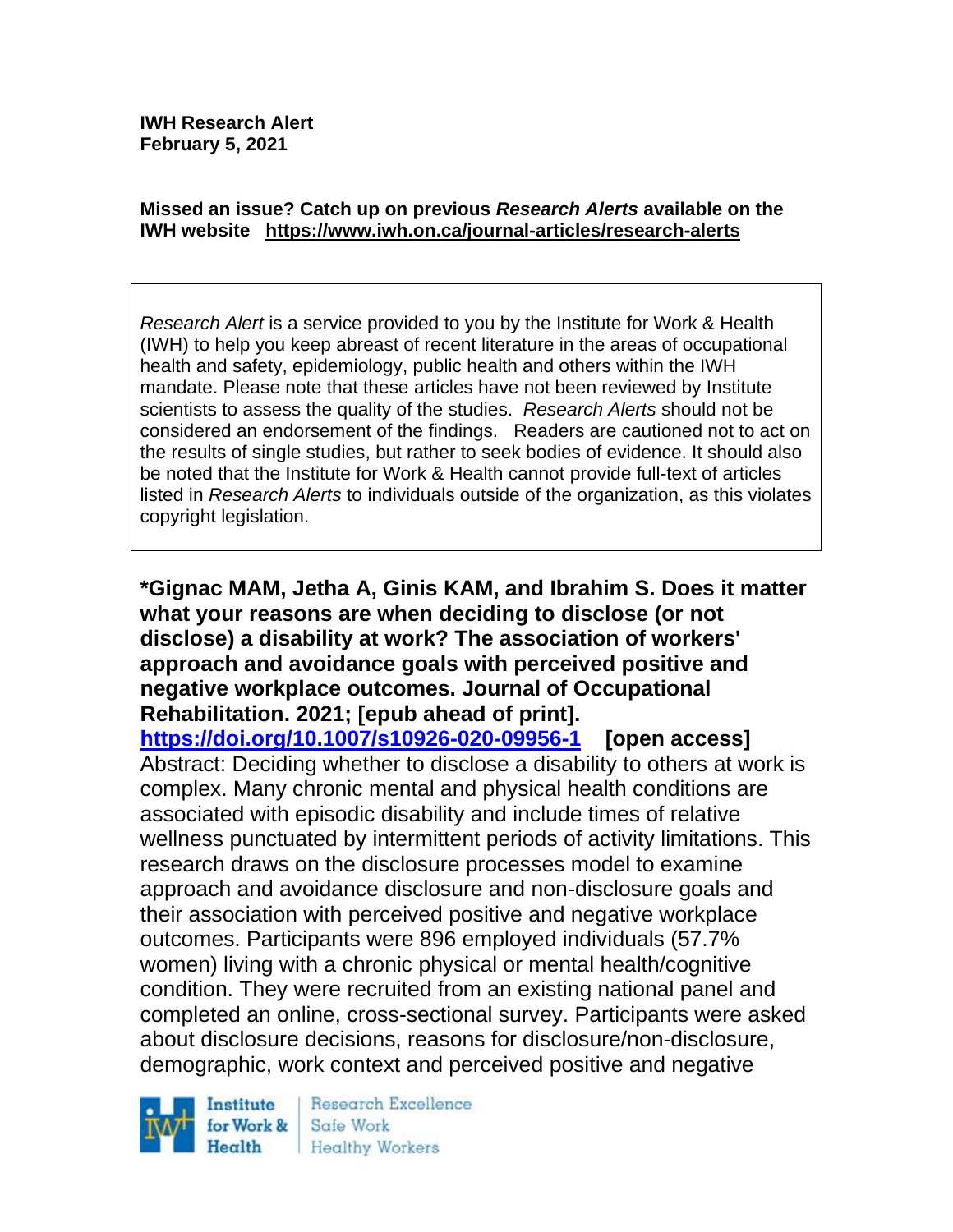disclosure decision outcomes (e.g., support, stress, lost opportunities). About half the sample (51.2%) had disclosed a disability to their supervisor. Decisions included both approach and avoidance goals. Approach goals (e.g., desire support, want to build trust, maintain the status quo at work) were significantly associated with perceived positive work outcomes regardless of whether a participant disclosed or did not disclose a disability at work, while avoidance goals (e.g., concerns about losing one's job, feeling forced to disclose because others notice a problem) were associated with perceived negative work outcomes. The findings highlight benefits and challenges that workers perceive arise when they choose to disclose or not disclose personal health information. By better understanding disclosure decisions, we can inform organizational health privacy and support gaps to help sustain the employment of people living with disabilities

### **\*Jetha A, Le Pouesard M, Mustard C, Backman C, and Gignac MAM. Getting the message right: evidence-based insights to improve organizational return-to-work communication practices. Journal of Occupational Rehabilitation. 2021; [epub ahead of print].**

**<https://doi.org/10.1007/s10926-021-09961-y> [open access]** Abstract: Purpose There is an absence of evidence-based guidance to support workplace stakeholders in the effective delivery of returnto-work (RTW) messages. Our study examines the specific RTW communication practices and their impact on the management of work disability. Methods Within two large and complex healthcare organizations, semi-structured interviews were conducted with workplace stakeholders (e.g., supervisors, union representatives, disability management professionals and workers' compensation representatives) and workers who had previously experienced sickness absence related to an occupational injury or illness. For workplace stakeholders interview questions asked about their roles and responsibilities in the RTW process, and specific communication strategies and messages that were used at different phases of the RTW process. For worker participants, interview questions explored RTW experiences and the impact of communication on work reintegration. An interpretative descriptive approach was used to inductively examine themes from interviews to create ways of

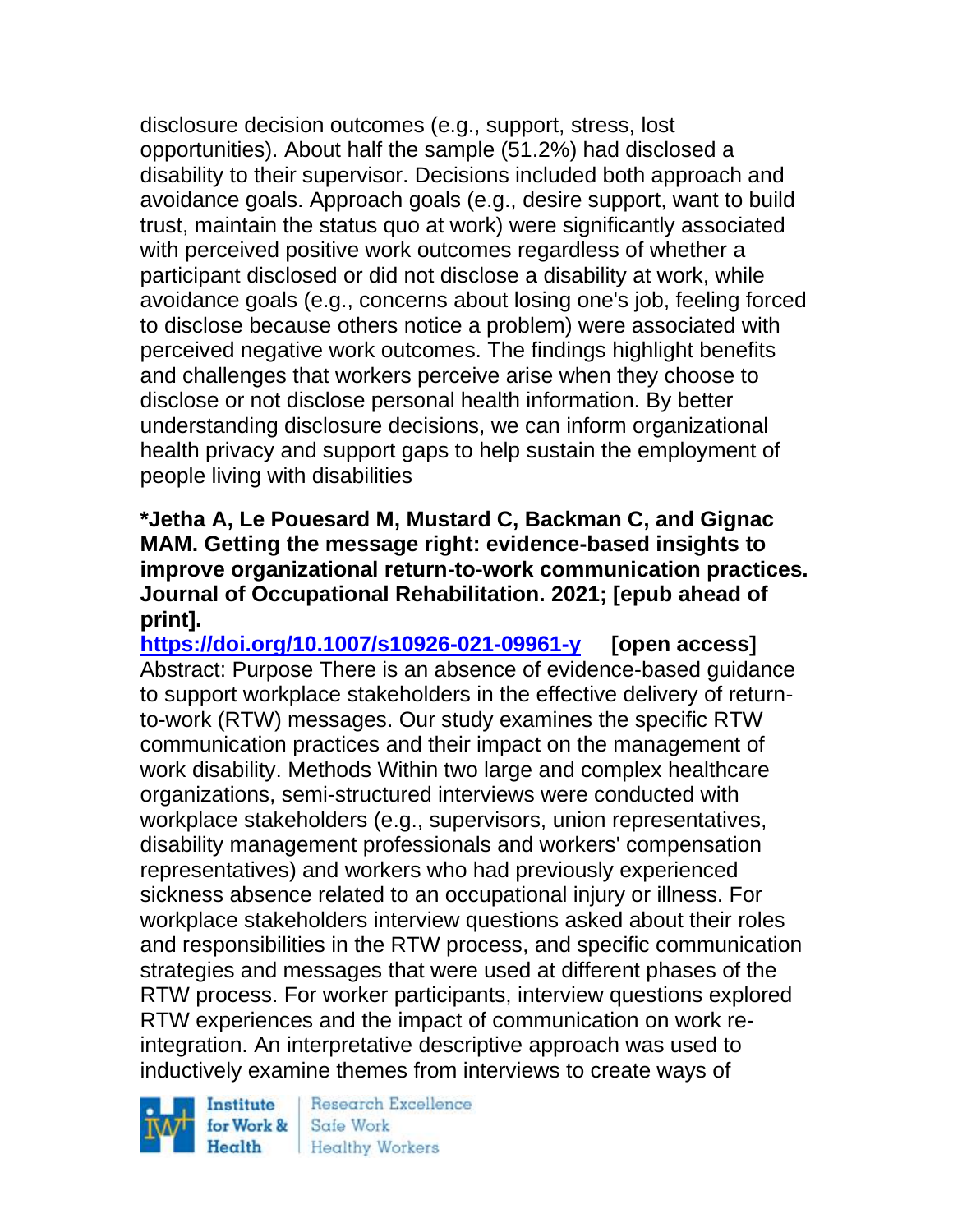understanding phenomena that yielded applied findings. Results Forty participants were interviewed including workplace stakeholders and workers. Participants frequently described effective RTW communication as messages that were delivered by a workplace stakeholder that included the content required by an injured worker to navigate the organizational disability management process and utilized specific strategies to address the perceived attitudes and perceptions held by an injured worker regarding work re-integration. Workplace stakeholders described five specific communication strategies including relaying messages of support, optimizing the timing of communication, careful word choice, framing messages, and tailoring communication to the injured worker. Conclusion RTW communication is an active process that requires a strategic approach. Effective communication practices represent an important strategy for workplace stakeholders to address the barriers held by injured workers and foster early and sustained RTW

#### **Arslan IG, Dijksma I, van Etten-Jamaludin FS, Lucas C, and Stuiver MM. Nonexercise interventions for prevention of musculoskeletal injuries in armed forces: a systematic review and meta-analysis. American Journal of Preventive Medicine. 2021; 60(2):e73-e84.**

**<https://doi.org/10.1016/j.amepre.2020.08.007> [open access]** Abstract: CONTEXT: This study evaluates the effect of nonexercise interventions on the reduction of risk for musculoskeletal injuries in armed forces. EVIDENCE ACQUISITION: A database search was conducted in PubMed/MEDLINE, Embase, Cochrane Library, CINAHL, SPORTdiscus, Greylit, Open Grey, the WHO trial registry, and the reference lists of included articles up to July 2019. RCTs and cluster RCTs evaluating nonexercise interventions for the prevention of musculoskeletal injuries in armed forces compared with any other intervention(s) or no intervention were eligible for inclusion. Data extraction and risk of bias assessment were done by 2 authors independently, followed by meta-analysis and Grading of Recommendations Assessment, Development, and Evaluation assessment, if appropriate. EVIDENCE SYNTHESIS: This study included 27 articles with a total number of 25,593 participants, examining nutritional supplementation, prophylactic medication, and equipment modifications with mostly high or unclear risk of bias.

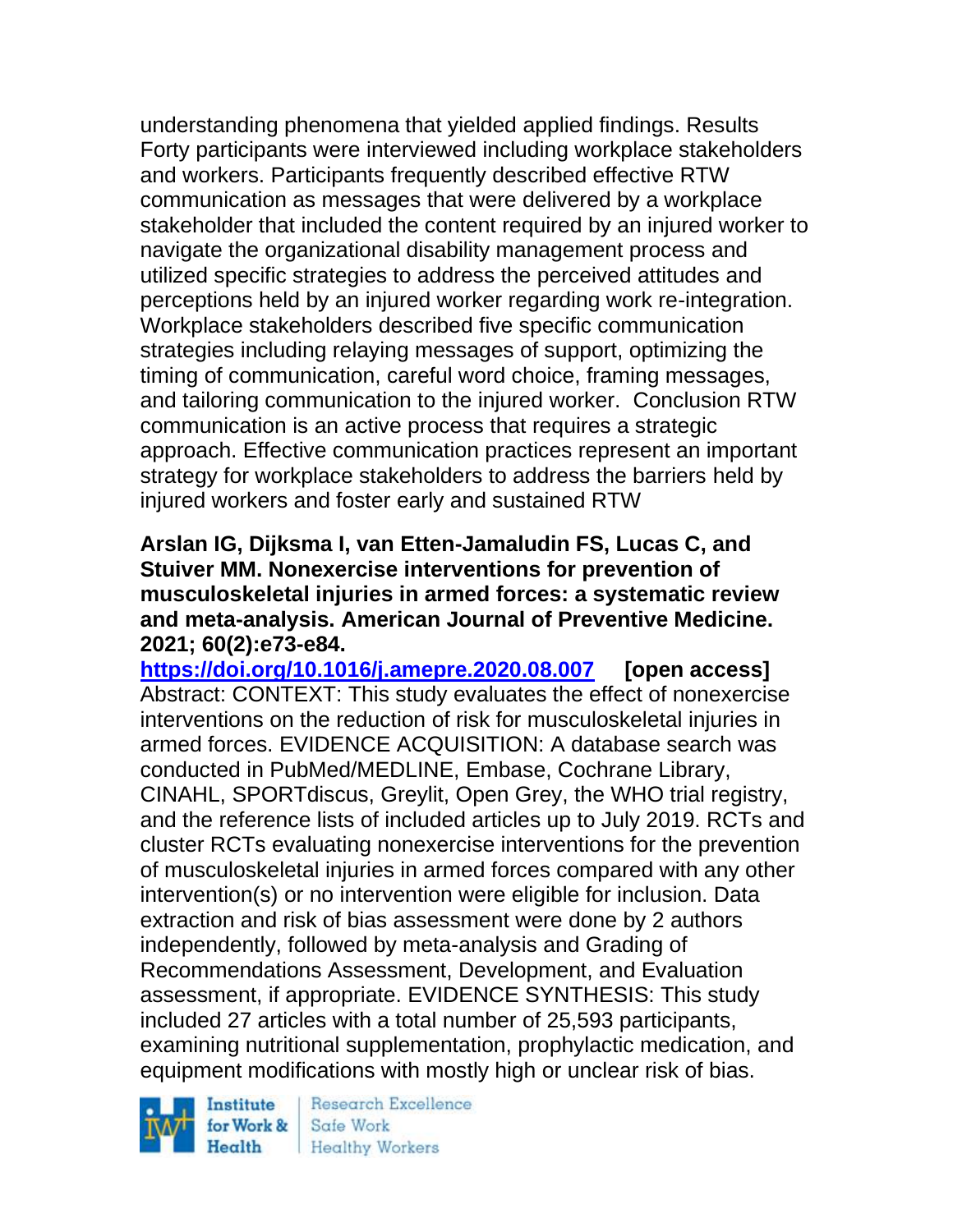Meta-analysis and Grading of Recommendations Assessment, Development, and Evaluation assessment could be performed for 3 comparisons: custom-made insoles versus no insoles, tropical/hotweather boots versus leather boots, and shock-absorbing insoles versus nonshock-absorbing insoles interventions, all showing the very low quality of evidence. Some evidence was found to support the preventive effect of shock-absorbing insoles, basketball shoes, padded polyester socks, calcium with vitamin D supplementation, only calcium supplementation, protein supplementation, and dynamic patellofemoral braces. CONCLUSIONS: Although an evidence base for the efficacy of preventive interventions for musculoskeletal injuries in armed forces is weak, there are some indications for the preventive effect of shock-absorbing insoles, basketball shoes, padded polyester socks, supplementation of calcium alone or combined with vitamin D, protein supplementation, and dynamic patellofemoral braces on the incidence of musculoskeletal injuries

### **Blakely T, Moss R, Collins J, Mizdrak A, Singh A, Carvalho N, et al. Proportional multistate lifetable modelling of preventive interventions: concepts, code and worked examples. International Journal of Epidemiology. 2020; 49(5):1624-1636. <https://doi.org/10.1093/ije/dyaa132>**

Abstract: Burden of Disease studies-such as the Global Burden of Disease (GBD) Study-quantify health loss in disability-adjusted lifeyears. However, these studies stop short of quantifying the future impact of interventions that shift risk factor distributions, allowing for trends and time lags. This methodology paper explains how proportional multistate lifetable (PMSLT) modelling quantifies intervention impacts, using comparisons between three tobacco control case studies [eradication of tobacco, tobacco-free generation i.e. the age at which tobacco can be legally purchased is lifted by 1 year of age for each calendar year) and tobacco tax]. We also illustrate the importance of epidemiological specification of businessas-usual in the comparator arm that the intervention acts on, by demonstrating variations in simulated health gains when incorrectly: (i) assuming no decreasing trend in tobacco prevalence; and (ii) not including time lags from quitting tobacco to changing disease incidence. In conjunction with increasing availability of baseline and forecast demographic and epidemiological data, PMSLT modelling is

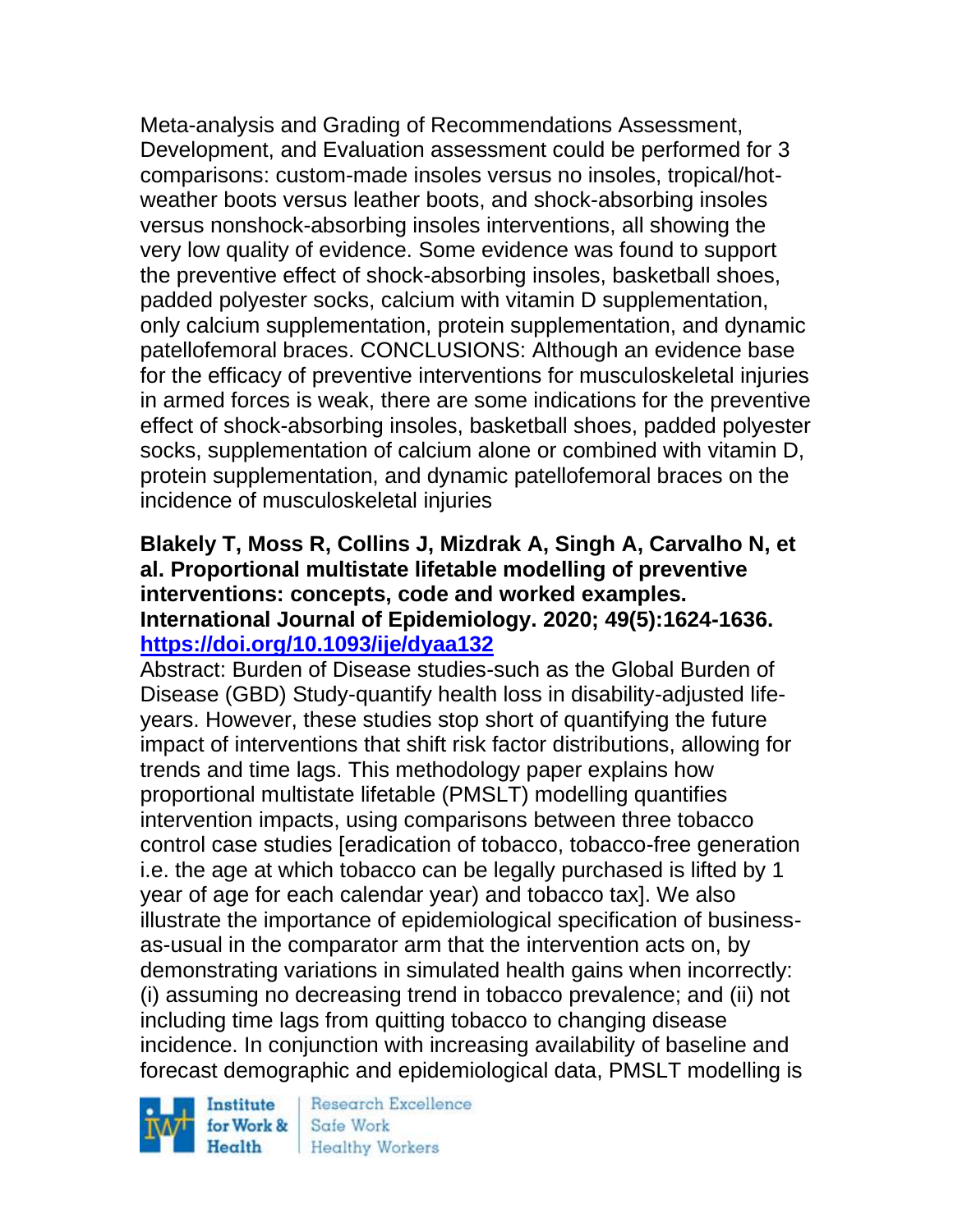well suited to future multiple country comparisons to better inform national, regional and global prioritization of preventive interventions. To facilitate use of PMSLT, we introduce a Python-based modelling framework and associated tools that facilitate the construction, calibration and analysis of PMSLT models

#### **Boon MH and Thomson H. The effect direction plot revisited: application of the 2019 Cochrane Handbook guidance on alternative synthesis methods. Research Synthesis Methods. 2021; 12(1):29-33.**

**<https://doi.org/10.1002/jrsm.1458> [open access]** Abstract: Effect direction (evidence to indicate improvement, deterioration, or no change in an outcome) can be used as a standardized metric which enables the synthesis of diverse effect measures in systematic reviews. The effect direction (ED) plot was developed to support the synthesis and visualization of effect direction data. Methods for the ED plot require updating in light of new Cochrane guidance on alternative synthesis methods. To update the ED plot, statistical significance was removed from the algorithm for within-study synthesis and use of a sign test was considered to examine whether patterns of ED across studies could be due to chance alone. The revised methods were applied to an existing Cochrane review of the health impacts of housing improvements. The revised ED plot provides a method of data visualization in synthesis without meta-analysis that incorporates information about study characteristics and study quality, using ED as a common metric, without relying on statistical significance to combine outcomes of single studies. The results of sign tests, when appropriate, suggest caution in over-interpreting apparent patterns in effect direction, especially when the number of included studies is small. The revised ED plot meets the need for alternative methods of synthesis and data visualization when meta-analysis is not possible, enabling a transparent link between the data and conclusions of a systematic review. ED plots may be particularly useful in reviews that incorporate nonrandomized studies, complex systems approaches, and diverse sources of evidence, due to the variety of study designs and outcomes in such reviews

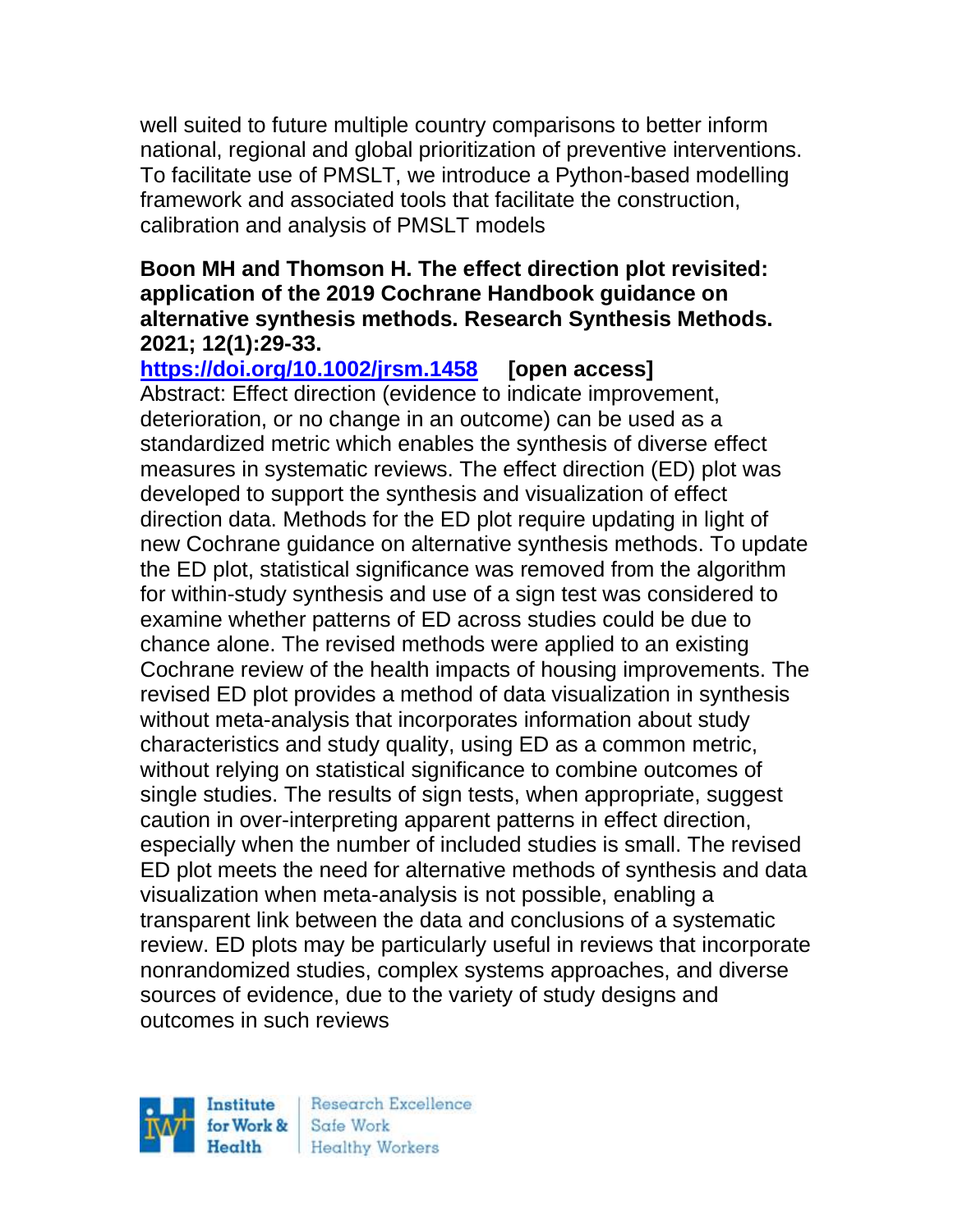**Brosseau LM, Rosen J, and Harrison R. Selecting controls for minimizing SARS-COV-2 aerosol transmission in workplaces and conserving respiratory protective equipment supplies. Annals of Work Exposures and Health. 2021; 65(1):53-62. <https://doi.org/10.1093/annweh/wxaa083> [open access]** Abstract: With growing evidence of inhalation of small infectious particles as an important mode of transmission for SARS-CoV-2, workplace risk assessments should focus on eliminating or minimizing such exposures by applying the hierarchy of controls. We adapt a control banding model for aerosol-transmissible infectious disease pandemic planning to encourage the use of source and pathway controls before receptor controls (personal protective equipment). Built on the recognition that aerosol-transmissible organisms are likely to exhibit a dose-response function, such that higher exposures result from longer contact times or higher air concentrations, this control banding model offers a systematic method for identifying a set of source and pathway controls that could eliminate or reduce the need for receptor controls. We describe several examples for workers at high risk of exposure in essential or return to work categories. The goal of using control banding for such workers is to develop effective infection and disease prevention programs and conserve personal protective equipment

### **Dettmann MM and Hasselhorn HM. Helpfulness of workplace accommodations in maintaining health and work ability in older employees with poor health in Germany. Journal of Occupational & Environmental Medicine. 2021; 63(1):e1-e6. <https://doi.org/10.1097/JOM.0000000000002069>**

Abstract: OBJECTIVE: Supporting employees with health impairments to stay at work through workplace accommodation is a well-researched topic. However, research on workplace accommodations for older employees is lacking. METHODS: Crosssectional data from the German lidA cohort study in 2018 focusing on older employees who reported poor health (n=421) was analyzed. A multiple logistic regression analysis was conducted to asses a potential association between the accommodation type and perceived helpfulness of workplace accommodations in older employees with poor health. RESULTS: Changes in working times (OR 6.59), in work tasks (OR 3.50) and in the workplace (OR 2.57) were perceived as

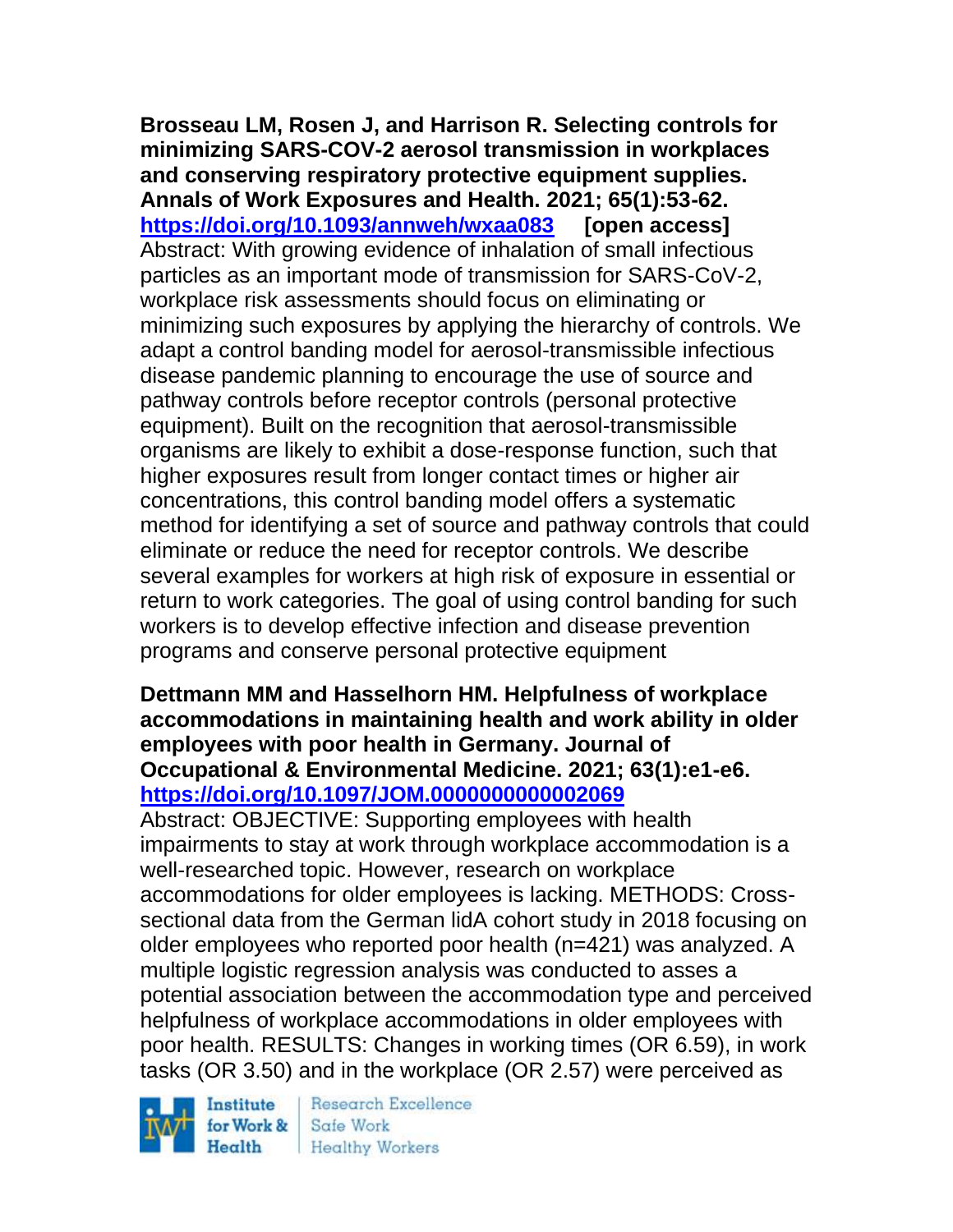most helpful. CONCLUSION: The results indicate that workplace accommodations can be helpful in older employees with health impairments and that this is not by chance, but that the perceived effectiveness has determinants and can be influenced

#### **Etowa J and Hyman I. Unpacking the health and social consequences of COVID-19 through a race, migration and gender lens. Canadian Journal of Public Health. 2021; 112(1):8- 11.**

**<https://doi.org/10.17269/s41997-020-00456-6> [open access]** Abstract: The ongoing COVID-19 pandemic has emerged as an unprecedented challenge for healthcare systems across the world. To date, there has been little application of a race, migration and gender lens to explore the long-term health and social consequences of COVID-19 in African, Caribbean and Black (ACB) communities in Canada, who have been disproportionately impacted by this pandemic. The evidence presented in this commentary suggests that recovery strategies need to adopt an intersectional lens taking into account race, migration and gender since ACB women and ACB immigrant women have been among the populations most impacted both personally and economically. To do so, there is an urgent need to incorporate variables capturing race, beyond "visible minority" status; gender, beyond looking at differences between women and men; and factors to help understand the complexities of migration trajectories (i.e., beyond the dichotomy of born in Canada versus not born in Canada categories) in Canadian datasets. We provide examples of policy and practice initiatives that will be urgently required to address the needs of these population groups as these race-based data become available

**Guo BHW, Zou Y, Fang Y, Goh YM, and Zou PXW. Computer vision technologies for safety science and management in construction: a critical review and future research directions. Safety Science. 2021; 135:105130. <https://doi.org/10.1016/j.ssci.2020.105130>** 

**Hedlund A, Boman E, Kristofferzon ML, and Nilsson A. Beliefs about return to work among women during/after long-term sick leave for common mental disorders: a qualitative study based** 

Institute Health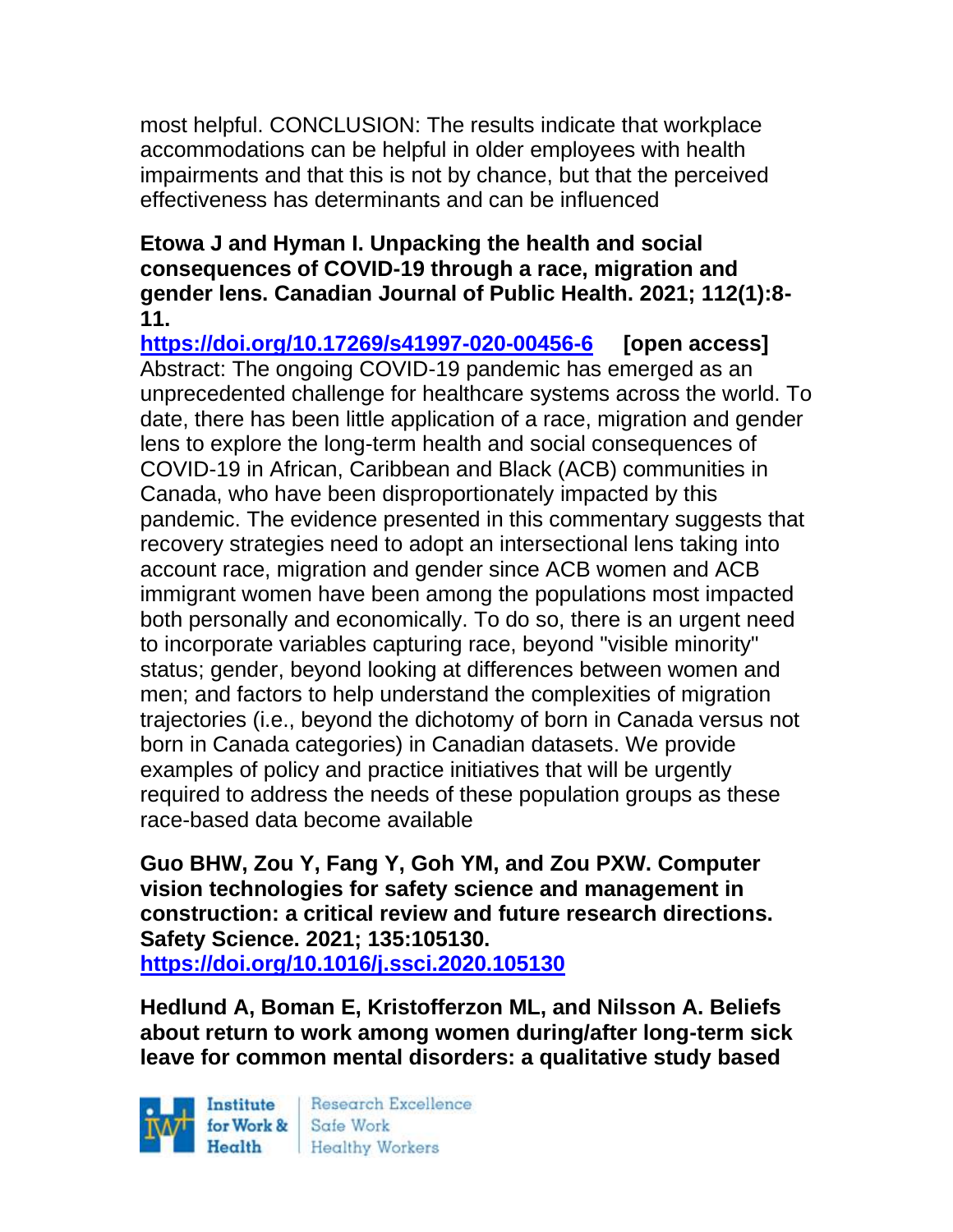#### **on the theory of planned behaviour. Journal of Occupational Rehabilitation. 2021; [epub ahead of print]. <https://doi.org/10.1007/s10926-020-09946-3>**

Abstract: PURPOSE: Long-term sick leave due to common mental disorders (CMDs) is an increasing problem, especially among women. To help these women return to work (RTW) sustainably, we need to know more about their own beliefs about RTW. One applicable theory is the theory of planned behaviour (TPB). Thus, the present study aimed to describe, based on the TPB, women's beliefs about RTW during or after long-term sick leave for a CMD. METHODS: A qualitative approach was used. Twenty women were included during a long-term sick leave period due to a CMD. A deductive content analysis was conducted using predetermined factors from the TPB: behavioural beliefs (advantages-disadvantages of RTW), normative beliefs (supporters and non-supporters of RTW), and control beliefs (facilitators of-barriers to RTW). RESULTS: The women believed that RTW would give them meaning and balance in life, but also that it would be challenging to maintain balance after RTW. They believed they had several supporters of RTW, but that the support was sometimes perceived as stressful rather than encouraging. Furthermore, individual adaptation and high demands were the most mentioned facilitator and barrier, respectively. Workplace conditions and personal strategies were thought to be important aspects. CONCLUSIONS: By using the TPB, the present study was able to offer new findings on women's beliefs about RTW after long-term sick leave for a CMD. Based on the findings, we suggest that various RTW stakeholders should focus on striving to provide the tasks and work pace women need so they can maintain their professional competence and sense of meaning

### **Hoel V, von Zweck C, and Ledgerd R. Was a global pandemic needed to adopt the use of telehealth in occupational therapy? Work. 2021; 68(1):13-20.**

## **<https://doi.org/10.3233/WOR-205268>**

Abstract: BACKGROUND: An analysis of data from an international survey was undertaken to determine the impact of the COVID-19 pandemic on telehealth practice in occupational therapy worldwide, in addition to facilitators and barriers in utilising this form of service delivery. METHOD: The global online survey was circulated in the

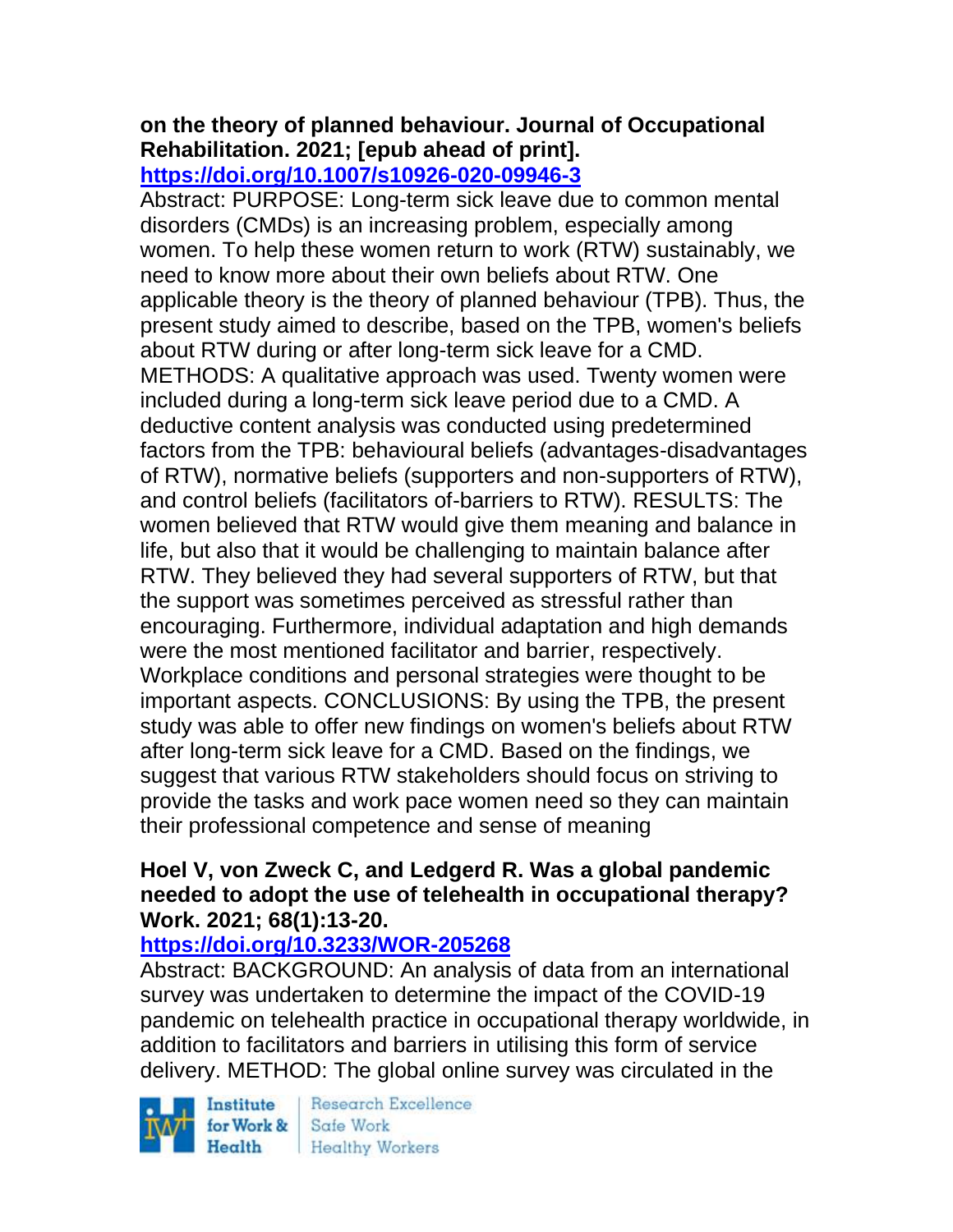occupational therapy community by the World Federation of Occupational Therapists (WFOT) between April and July 2020, collecting responses to closed-ended questions, in addition to freetext comments. Descriptive statistics and bivariate analyses were used to assess relationships between respondent characteristics and the utilisation of telehealth. Thematic statement analysis provided further insight regarding factors impacting telehealth use. RESULTS: Findings revealed a significant increase in the use of telehealth strategies with the onset of the pandemic among survey respondents, with many reported benefits. Bivariate analyses indicated telehealth users were more likely to score higher feelings of safety and positive work morale, as well as perceive employer expectations to be reasonable. Restricted access to technology, limitations of remote practice, funding issues and slow pace of change were identified as barriers for some respondents to utilising telehealth. Facilitators included availability of supportive policy, guidelines and strategies, in addition to education and training. CONCLUSION: This study advances the understanding of the current scope of occupational therapy telehealth practice in the context of the ongoing COVID-19 pandemic. Although results suggest long-term potential for telehealth use as an adjunct to traditional service provision, important considerations were identified regarding factors influencing integration of such strategies

**Iversen IB, Mohr MS, Vestergaard JM, Stokholm ZA, and Kolstad HA. Occupational styrene exposure and risk of encephalopathy and unspecified dementia: a long-term follow-up study of workers of the reinforced plastics industry. American Journal of Epidemiology. 2020; 190(2):288-294.** 

**<https://doi.org/10.1093/aje/kwaa170> [open access]** Abstract: Industrial solvents exposure has been associated with encephalopathy. As styrene is a neurotoxic industrial solvent, we investigated the long-term risk of encephalopathy and unspecified dementia following styrene exposure. We followed 72,465 workers of the reinforced plastics industry in Denmark 1977-2011 and identified incident cases of encephalopathy (n=228) and unspecified dementia (n=565) in national registers. Individual styrene exposure levels were modeled from information on occupation, measurements of work place styrene levels, product, process, and years of employment.

Institute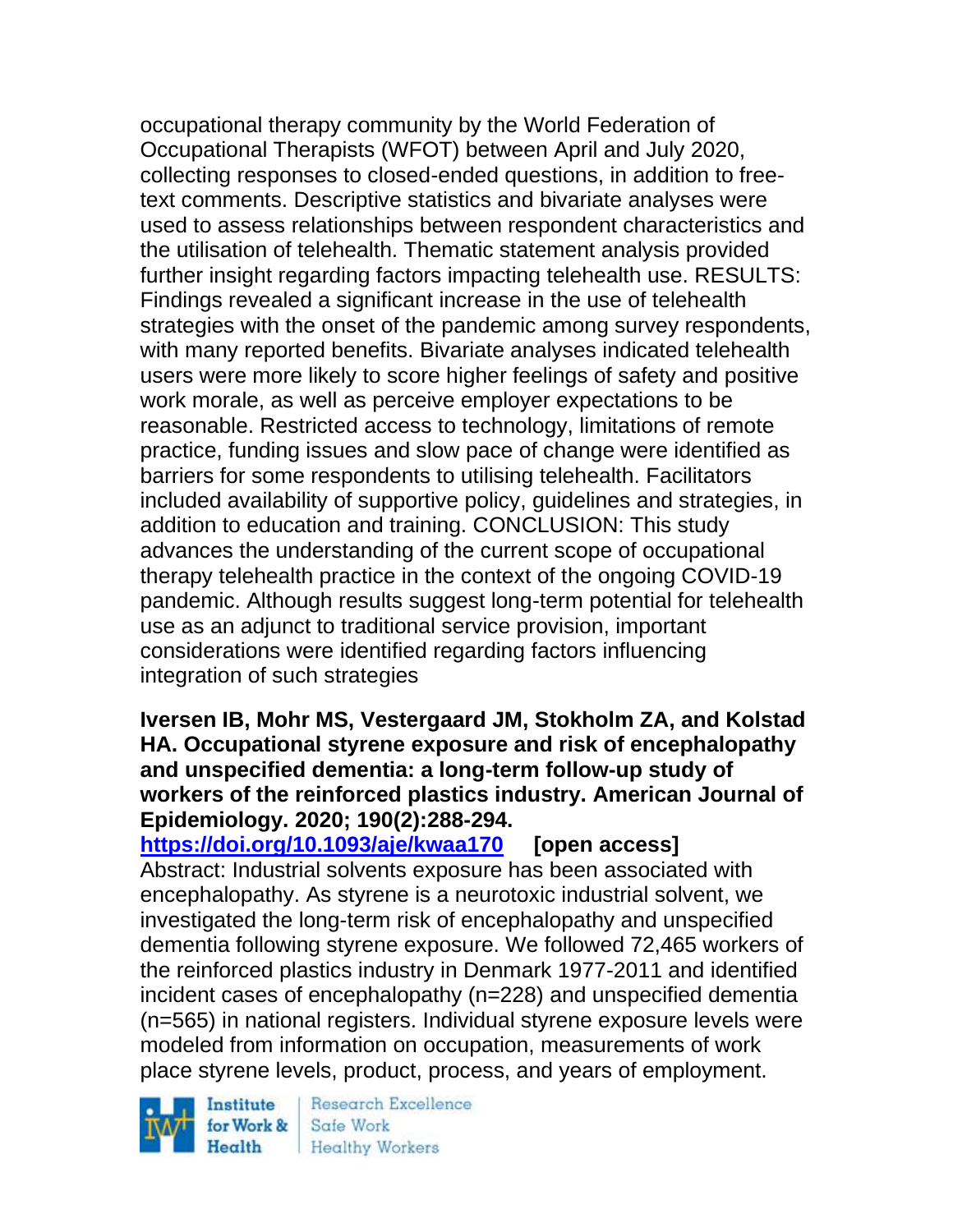Adjusted analyses were conducted with a discrete survival function. A positive trend for encephalopathy ( $P < 0.01$ ) and a negative trend for unspecified dementia (P=0.03) were seen with cumulative styrene exposure accrued during the recent < 15 years. For unspecified dementia and unspecified dementia and encephalopathy combined, a positive trend was indicated when applying a 30-year exposure lag (P  $=0.13$  and P  $=0.07$ ). The risk patterns seen following recent exposure probably reflect diagnostic criteria for encephalopathy requiring recent industrial solvent exposure and referral bias and not association with styrene exposure, while the increasing risk observed for unspecified dementia and combined encephalopathy and unspecified dementia following distant exposure indicates an increased risk of dementia following styrene exposure with a long latency period

**McIlveen P, Hoare PN, Perera HN, Kossen C, Mason L, Munday S, et al. Decent work's association with job satisfaction, work engagement, and withdrawal intentions in Australian working adults. Journal of Career Assessment. 2020; 29(1):18-35. <https://doi.org/10.1177/1069072720922959>** 

**Ramos AK, Carvajal-Suarez M, Trinidad N, Quintero S, Molina D, and Rowland SA. "No somos máquinas" (We are not machines): worker perspectives of safety culture in meatpacking plants in the Midwest. American Journal of Industrial Medicine. 2021; 64(2):84-96.** 

## **<https://doi.org/10.1002/ajim.23206>**

Abstract: BACKGROUND: Meatpacking is dangerous, dirty, and demanding (3-D) work-much of which is done by immigrant workers. It is characterized by high rates of occupational injuries and illnesses due to the speed of the production line, repetitive motions, and other inherent exposures. The purpose of this qualitative study was to explore perceptions of safety culture among Hispanic/Latino meatpacking workers in the Midwest. METHODS: Five focus groups with a total of 28 participants were conducted between March 2019 and February 2020 with Hispanic/Latino meatpacking workers in Nebraska. Workers were asked about the type of work performed, how the work was physically done, and perceptions of health risks and exposures. Thematic analysis was used to build a description of

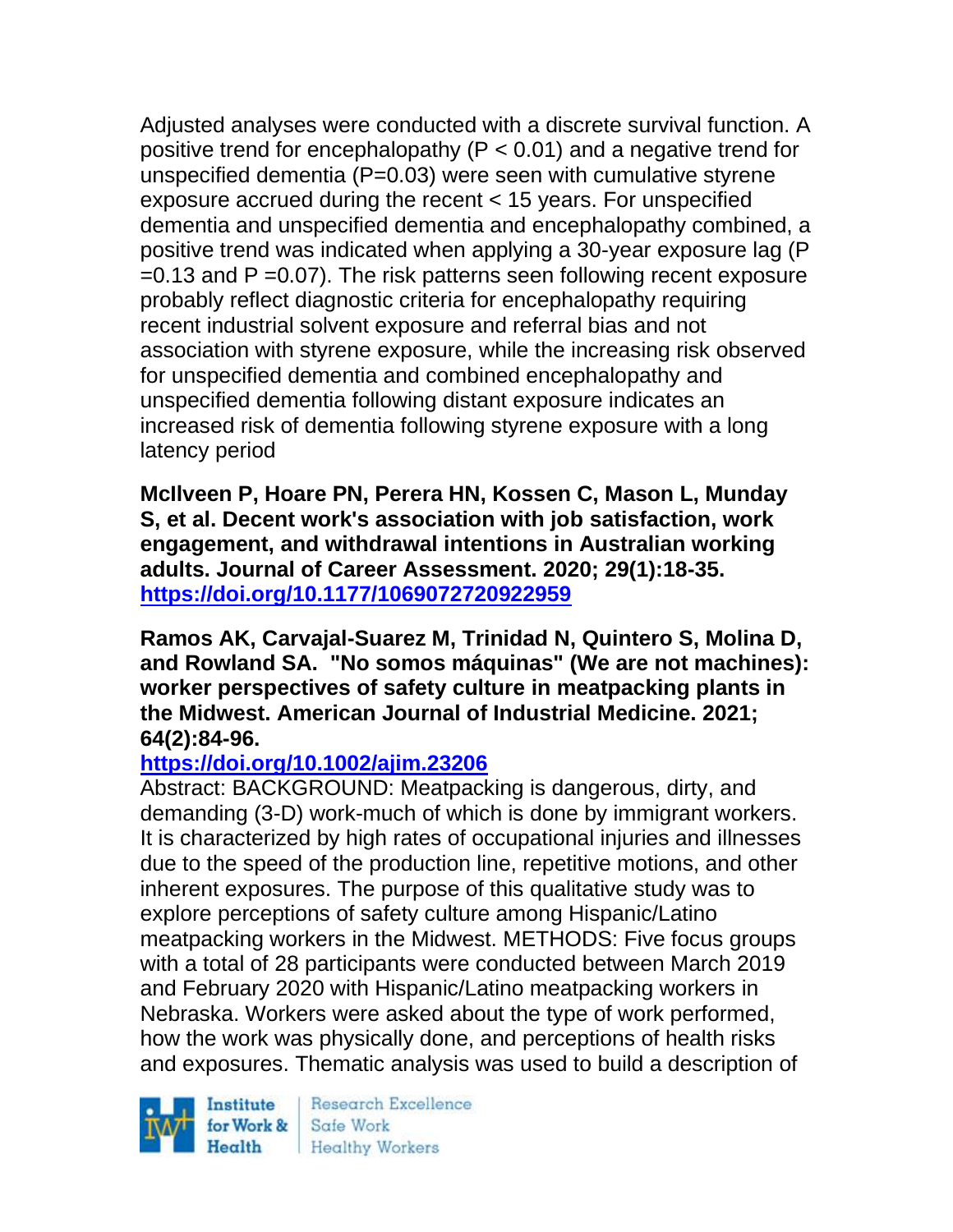safety culture within the meatpacking industry. RESULTS: Three main themes were found: (1) workers depicted a culture where companies cared more about production than people; (2) workers felt powerless in improving their situation; and (3) workers noted that the work was precarious, both dangerous and one where much of the responsibility for safety was shifted to the individual workers. CONCLUSIONS: The meatpacking industry has a poor safety culture. Safety culture within the industry may be improved by ensuring that organizational values and artifacts are aligned with safety by addressing the critical role of supervisors, providing culturally and linguistically appropriate consistent safety training and messaging to the workforce, and enforcing and strengthening safety regulations

### **Sarker P, Norasi H, Koenig J, Hallbeck MS, and Mirka G. Effects of break scheduling strategies on subjective and objective measures of neck and shoulder muscle fatigue in asymptomatic adults performing a standing task requiring static neck flexion. Applied Ergonomics. 2021; 92:103311.**

# **<https://doi.org/10.1016/j.apergo.2020.103311>**

Abstract: Sustained non-neutral postures of the head/neck are related to transient neck discomfort and longer-term disorders of the neck. Periodic breaks can help but the ideal length and frequency of breaks are yet to be determined. The current study aimed to quantify the effects of three work-rest strategies on fatigue development. Participants maintained a 45-degree neck flexion posture for a total of 60 min and were provided 3 min of rest distributed in different ways throughout the experiment [LONG (one, 3-min break), MEDIUM (two, 1.5-min breaks), or SHORT (five, 36-s breaks)]. Surface electromyography data were collected from the bilateral neck extensors and trapezius. Subjective discomfort/fatigue ratings were also gathered. Results of the analysis of the EMG data revealed that the SHORT condition did not show increased EMG activity, while LONG  $[21\%]$  and MEDIUM  $[10\%]$  did ( $p < 0.05$ ), providing objective data supporting the guidance of short, frequent breaks to alleviate fatigue.

## **Schopf AK, Stouten J, and Schaufeli WB. The role of leadership in air traffic safety employees' safety behavior . Safety Science.**

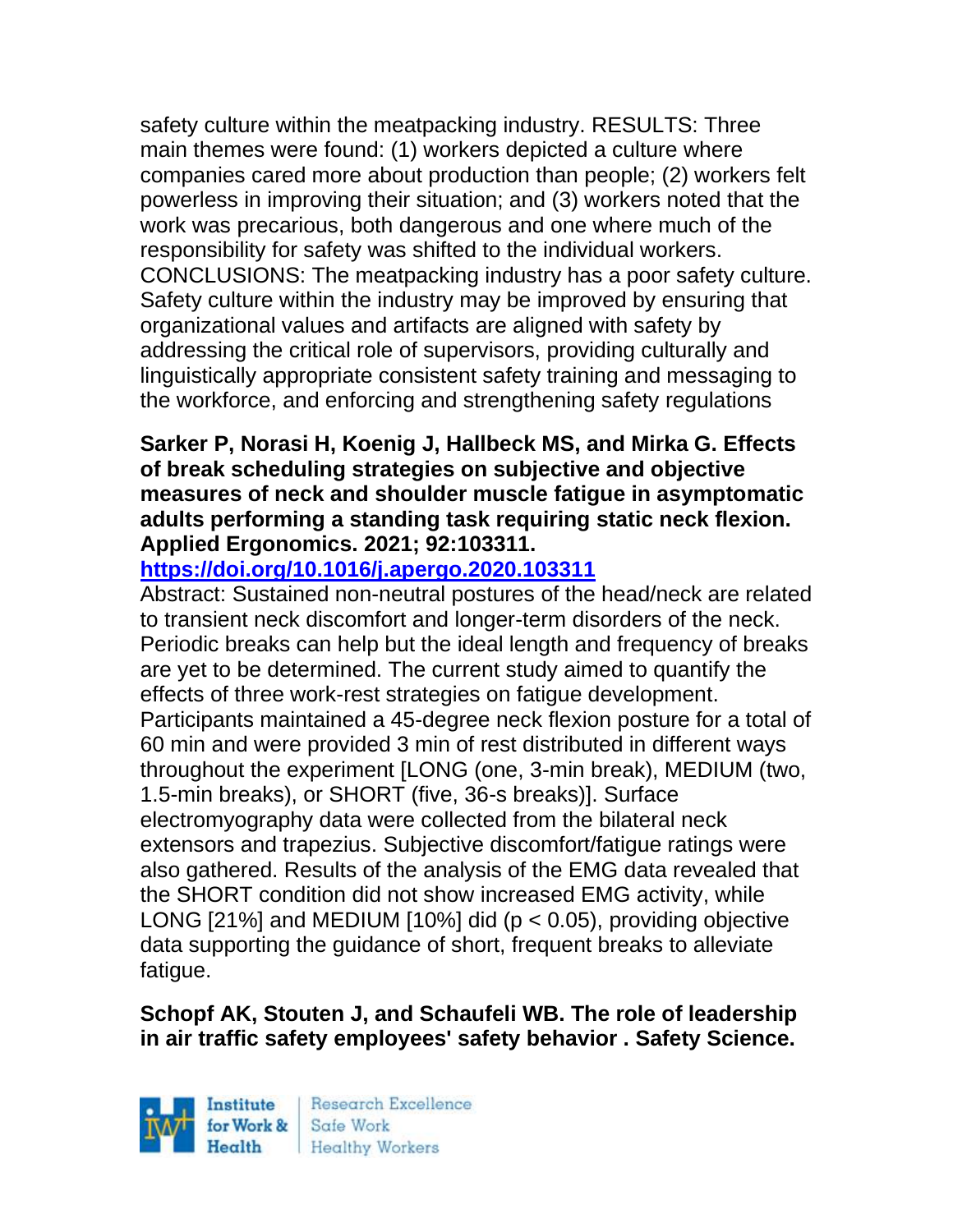#### **2021; 135:105118. <https://doi.org/10.1016/j.ssci.2020.105118>**

**Zhang M. Estimation of differential occupational risk of COVID-19 by comparing risk factors with case data by occupational group. American Journal of Industrial Medicine. 2021; 64(1):39- 47.** 

## **<https://doi.org/10.1002/ajim.23199>**

Abstract: Background: The disease burden of coronavirus disease 2019 (COVID-19) is not uniform across occupations. Although healthcare workers are well-known to be at increased risk, data for other occupations are lacking. In lieu of this, models have been used to forecast occupational risk using various predictors, but no model heretofore has used data from actual case numbers. This study assesses the differential risk of COVID-19 by occupation using predictors from the Occupational Information Network (O\*NET) database and correlating them with case counts published by the Washington State Department of Health to identify workers in individual occupations at highest risk of COVID-19 infection. Methods: The O\*NET database was screened for potential predictors of differential COVID-19 risk by occupation. Case counts delineated by occupational group were obtained from public sources. Prevalence by occupation was estimated and correlated with O\*NET data to build a regression model to predict individual occupations at greatest risk. Results: Two variables correlate with case prevalence: disease exposure ( $r = 0.66$ ;  $p = 0.001$ ) and physical proximity ( $r = 0.64$ ;  $p =$ 0.002), and predict 47.5% of prevalence variance ( $p = 0.003$ ) on multiple linear regression analysis. The highest risk occupations are in healthcare, particularly dental, but many nonhealthcare occupations are also vulnerable. Conclusions: Models can be used to identify workers vulnerable to COVID-19, but predictions are tempered by methodological limitations. Comprehensive data across many states must be collected to adequately guide implementation of occupation-specific interventions in the battle against COVID-19.

\*IWH authored publications.